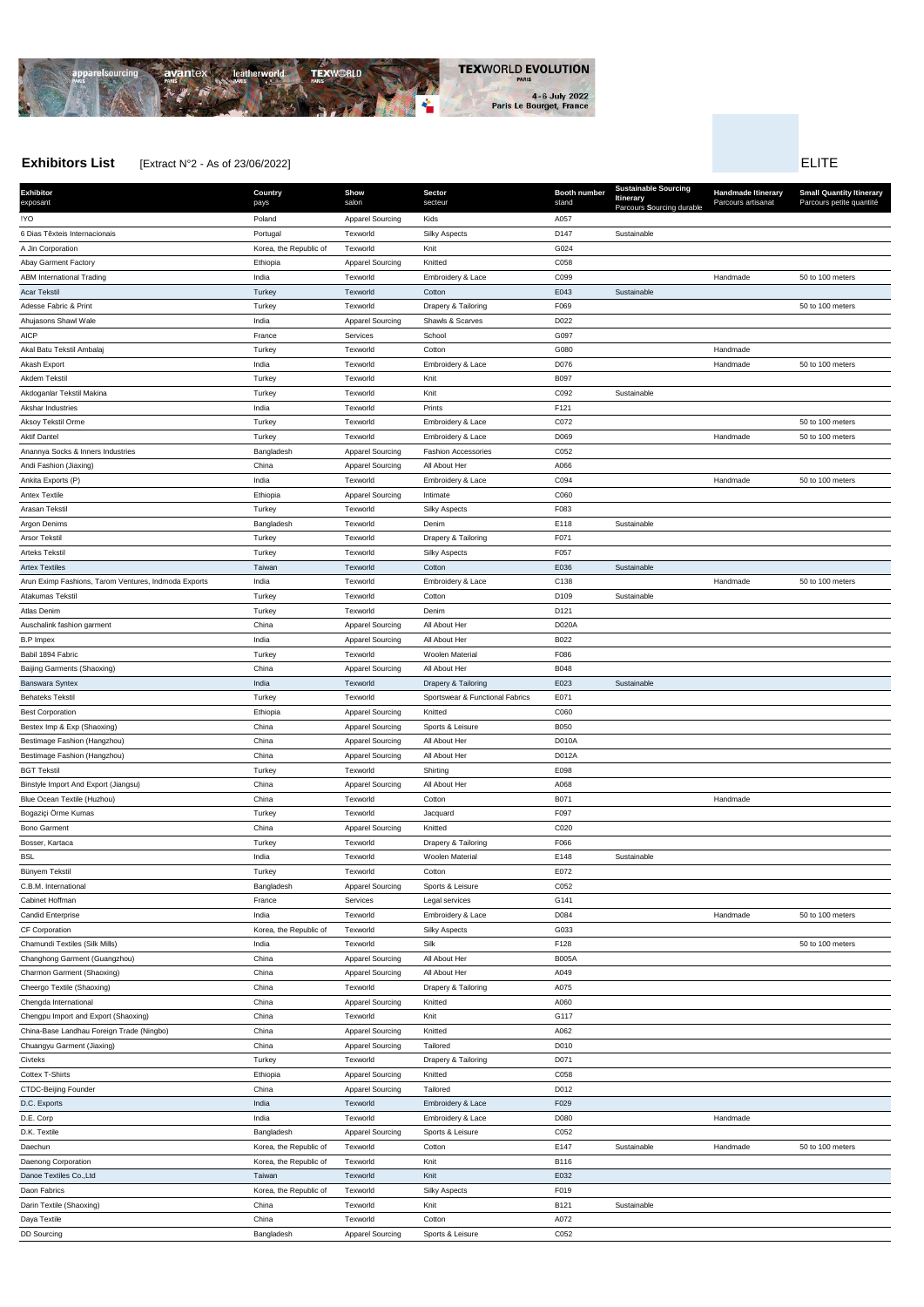

Hakatex Indonesia Texworld Cotton B131 Handseltex **Taiwan** Taiwan Avantex Advanced textiles, Recycled textiles, NeC121

# **Exhibitors List** Extract N°2 - As of 23/06/2022] **ELITE**

**Exhibitor** exposant **Country** pays **Show** salon **Sector** secteur **Booth number** stand **Sustainable Sourcing Itinerary** Parcours **S**ourcing durable **Handmade Itinerary** Parcours artisanat **Small Quantity Itinerary** Parcours petite quantité Delemont Garment (Zhangjiagang) and China China Apparel Sourcing Kids Col<sup>4</sup> Col<sup>4</sup> Deluxtex Design (Hangzhou) China Apparel Sourcing All About Her C011 Desta Ethiopia Apparel Sourcing Sports & Leisure C060 Detex Garments (Hangzhou) China Apparel Sourcing All About Her C019 Devis Impex (Zephyr Haute Couture) **India** India Texworld Embroidery & Lace D124 50 to 100 meters 50 to 100 meters Deyao Textile (Foshan) China Texworld Denim E127 DH Group Tekstil **Turkey Contract Contract Contract Contract Contract Contract Contract Contract Contract Contract Contract Contract Contract Contract Contract Contract Contract Contract Contract Contract Contract Contract** Dixiang Garment China Apparel Sourcing Denim B007 Dogan Tekstil Turkey Texworld Knit B123 Donear Industries **COST** COST COST India Texworld Shirting Shirting GOST Dongkeuk Textile **Korea, the Republic of Texworld** Silky Aspects E014 Dörtrenk Ajons Bil. Tekstil Subsetted Turkey Texworld Prints Companies and D091 50 to 100 meters 50 to 100 meters Dream Start Textile Fuzhou Branch China Texworld Embroidery & Lace E123 Dubian Textile (Quanzhou) China Texworld Sportswear & Functional Fabrics B124 Duratex Exports India Texworld Cotton C147 Eco Royal Hantex 20 to 100 meters and the Texworld Texworld Embroidery & Lace 20 B107 Handmade 50 to 100 meters Ege Kumas Turkey Texworld Drapery & Tailoring E109 50 to 100 meters Ex Ethiopia Knitted Manufacturing The Coso Coso Ethiopia Apparel Sourcing Knitted CO60 Elegant Tekstil Turkey Texworld Prints E088 Elmasteks Tekstil Turkey Texworld Jacquard E096 Emateks Boya Kimya Tekstil **Emateks Boya Kimya Textus Turkey** Turkey Texworld Texworld Knit Knit F084 Er-Ez Turkey Texworld Cotton E052 Erler Tekstil Turkey Texworld Prints F100 50 to 100 meters Erteks Group Textile **Turkey Texworld Embroidery & Lace** D058 D058 Handmade 50 to 100 meters e-SCM **EXALL EXALL EXALL EXALL EXALL EXALL EXALL EXALL EXALL EXALL EXALL EXALL EXALL EXALL EXALL EXALL EXALL EXA**<br>Production optimisation platform D118 Sustainable Esperanza Enterprise Taiwan Texworld Embroidery & Lace D072 Etkin Kumascilik Turkey Texworld Cotton F088 Europe Sources Clothing (Guangzhou) China Apparel Sourcing Denim B013 Evergreen Knitting (Shaoxing) **China** China Apparel Sourcing Fashion Accessories A042 < 100 Pieces Evince Textiles Bangladesh Texworld Denim D117 Sustainable Export Promotion Bureau **Bangladesh Bangladesh Apparel Sourcing** Pavillion Organizer C052 Fabshine Textile (Shaoxing) China Texworld Knit B072 Fairfax Exports **India India** Apparel Sourcing Tailored B058 Fan Fan Textile (Shaoxing) 60 to 100 meters China China Texworld Embroidery & Lace B127 50 to 100 meters 50 to 100 meters Fashion Accessories India **India** India Texworld Trims & Accessories G121 6121 6121 50 to 100 meters 50 to 100 meters Fast Fashion China Apparel Sourcing Sports & Leisure B015 Fazilet Tekstil Turkey Texworld Knit G072 50 to 100 meters Federation Sanhe (Fujian) China Texworld Cotton F132 Fersam Tekstil Turkey Texworld Silky Aspects E085 Forte Boya Ve Apre Tekstil **Example 2001** Turkey Texture of Texworld Cotton Cotton B076 Furteks Dokuma **Turkey** Turkey Texworld Drapery & Tailoring E111 Sustainable G Tex G036 Corea, the Republic of Texworld Prints Prints G036 GBTL India Texworld Drapery & Tailoring F137 Sustainable Geo Silk Corea, the Republic of Texworld Knit Knit F010 F010 50 to 100 meters 50 to 100 meters Giantextile (Shanghai) **China** China Apparel Sourcing Tailored C007 Giba Tekstil Turkey Texworld Jacquard E099 50 to 100 meters GIZ **Ethiopia Ethiopia** Apparel Sourcing Institutional CO60 G-Legacy Servey School (State Republic of Texworld Silky Aspects F014 50 to 100 meters 50 to 100 meters 50 to 100 meters Glowtex **Taiwan Avantex Advanced textiles** C113 GuangFeng Garment (Guangzhou) and China China Apparel Sourcing Denim Denim B019 Haiya Imp& Exp (Shaoxing) China Apparel Sourcing Tailored A051

| Happy (Jiaxing)                     | China                  | <b>Apparel Sourcing</b> | Knitted                    | B062        |             |          |                |
|-------------------------------------|------------------------|-------------------------|----------------------------|-------------|-------------|----------|----------------|
| Hengchang Imp&Exp (Shaoxing)        | China                  | Texworld                | Prints                     | B115        |             |          |                |
| Hengli Costume (Shaoxing)           | China                  | <b>Apparel Sourcing</b> | Tailored                   | A019        |             |          |                |
| High Hope Zhongtian                 | China                  | Texworld                | Shirting                   | A080        |             |          |                |
| Hillteks                            | Turkey                 | Texworld                | Drapery & Tailoring        | E097        |             |          |                |
| Hn Two                              | Korea, the Republic of | Texworld                | Knit                       | D098        |             |          |                |
| Holya Knit                          | China                  | <b>Apparel Sourcing</b> | All About Her              | D016        |             |          |                |
| Hossain Dyeing and Printing Mills   | Bangladesh             | <b>Apparel Sourcing</b> | Cotton                     | C052        |             |          |                |
| Howon World Corporation             | Korea, the Republic of | Texworld                | Knit                       | F016        |             |          |                |
| Huaxia Synthetic Leather (Fujian)   | China                  | Leatherworld            | <b>Raw Materials</b>       | C118        |             |          |                |
| Huayou Apparel (Jiaxing)            | China                  | <b>Apparel Sourcing</b> | <b>Fashion Accessories</b> | A065        |             |          |                |
| Hui Bai Jun Clothing (Guangzhou)    | China                  | <b>Apparel Sourcing</b> | Denim                      | <b>B017</b> |             |          |                |
| Hyunjin Knit                        | Korea, the Republic of | Texworld                | Knit                       | F011        |             |          |                |
| Ilgi Orme Tekstil                   | Turkey                 | Texworld                | Cotton                     | E079        |             | Handmade |                |
| Ilka Baski Kumas Tekstil            | Turkey                 | Texworld                | Knit                       | <b>B100</b> | Sustainable |          |                |
| Importa Tekstil                     | Turkey                 | Texworld                | Embroidery & Lace          | G086        |             | Handmade |                |
| Indkraft                            | India                  | <b>Apparel Sourcing</b> | Shawls & Scarves           | C027        |             |          | $<$ 100 Pieces |
| Inovare Brasil Assessoria e Trading | Brazil                 | Texworld                | Embroidery & Lace          | <b>B138</b> |             |          |                |
|                                     |                        |                         |                            |             |             |          |                |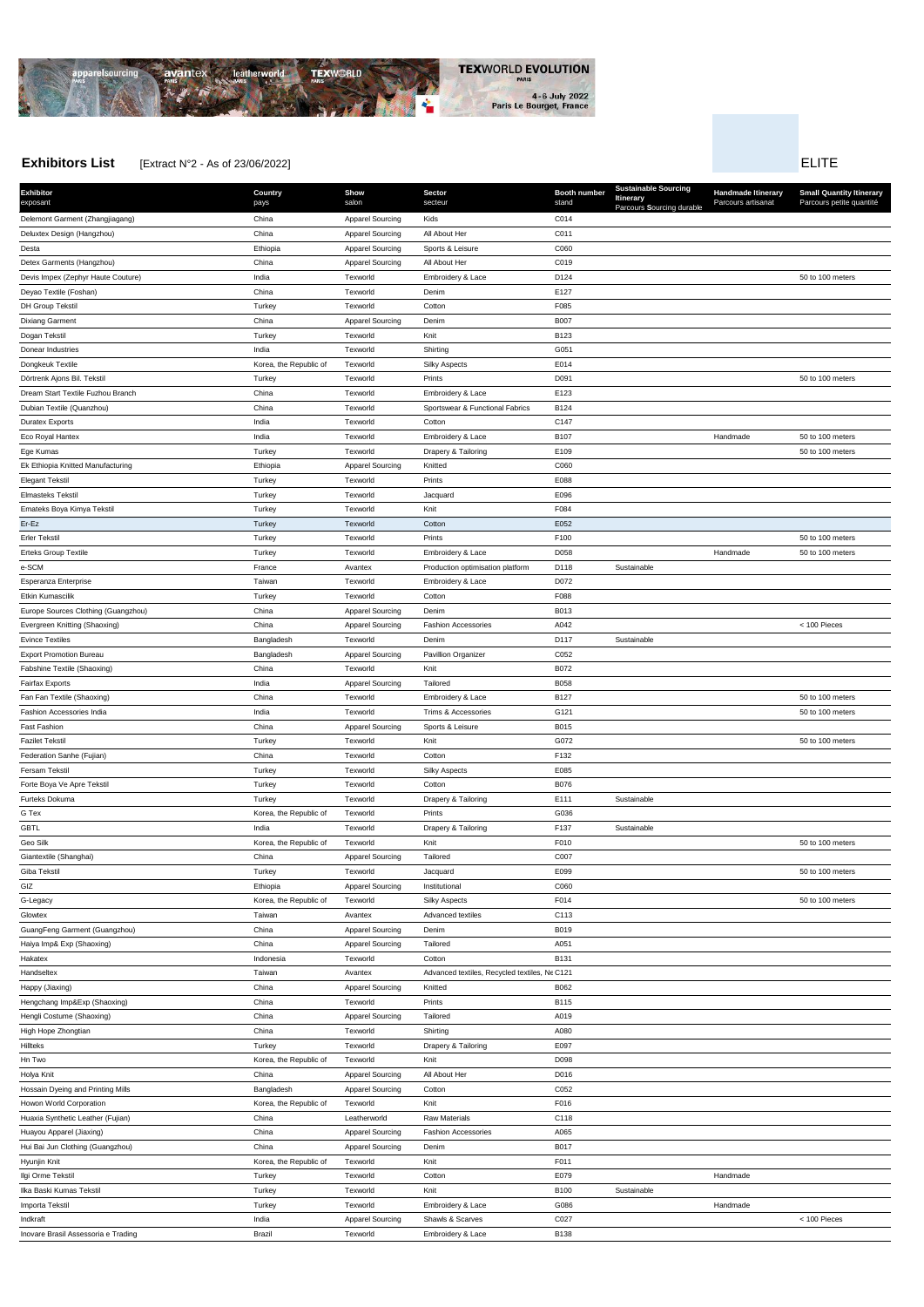**Exhibitor** exposant **Country** pays **Show** salon **Sector** secteur **Booth number** stand **Sustainable Sourcing Itinerary** Parcours **S**ourcing durable **Handmade Itinerary** Parcours artisanat **Small Quantity Itinerary** Parcours petite quantité Intercraft Subsection Muslim Controllery Access of Compared Compared Compared the Compared Handmade 50 to 100 meters Intex **Internal Constructs** Correspondent Morea, the Republic of Texworld Knit Knit G015 Ipek Fantazi Tekstil **Interpretational Turkey Community** Turkey Text Texworld Drapery & Tailoring F104 Ipektül Turkey Texworld Embroidery & Lace C100 Irfan Aydemir Tekstil Turkey Texworld Jacquard E070 Iskur Tekstil Enerji **E057** Currey Turkey Texworld Texworld Knit Knit E057 Isra Tekstil Turkey Texworld Woolen Material G066 Istanbul Chamber of Commerce Turkey Turkey Texworld Texworld Institutional Institutional F099 Its Gaaliche Fethi Tunisia Texworld Knit B126 Izmir Brode Tekstil Number Solto 100 meters Texworld Turkey Texworld Embroidery & Lace F116 Sustainable 50 to 100 meters 50 to 100 meters J.N. Textile India Texworld Silky Aspects G123 Handmade 50 to 100 meters James Fabric Import and Export China Texworld Shirting G044 Jason International **Subset Corea, the Republic of** Texworld Sportswear & Functional Fabrics F015 Handmade Handmade Ji Seung Tex **Share Text Corea, the Republic of** Texworld Silky Aspects F002 Jiangfan International Trade (Shaoxing) China Apparel Sourcing Knitted A048 Jiayi Textile Technology (Zhejiang) China Texworld Jacquard B091 Jiejie Textile (Shaoxing) **China** China Texworld Silky Aspects B137 Jiepeng Textile (Shaoxing) and China China Texworld Embroidery & Lace B132 Jieyi Garments (Shaoxing) China Apparel Sourcing Sports & Leisure B021 Jingwei Imp.&Exp. (Huzhou) **China** China Apparel Sourcing All About Her D014 D014 < 100 Pieces Jinzhou Textile Technology (Shaoxing) and Shina China Apparel Sourcing All About Her B018 Jiuya Trading (Shaoxing) **China** China China Apparel Sourcing All About Her C038 Jnn Garment China Apparel Sourcing Denim C008 < 100 Pieces Jnouveau Fashions India Texworld Embroidery & Lace C123 Handmade 50 to 100 meters Jonion Fashion China Apparel Sourcing Tailored A058 Julong Trading (Shaoxing) **China** China Apparel Sourcing All About Her B052 June Apparel (Jiaxing) China Apparel Sourcing All About Her A006 Jung An Textile Korea, the Republic of Texworld Silky Aspects G016 Juno Impex **Example 2** Corea, the Republic of Texworld Knit Knit F003 Jushan Imp&ExpTrade (Jiaxing) and China China China Apparel Sourcing All about Her B066 K.I. Textile E011 Corea, the Republic of Texworld Knit Knit E011 Kabul Tekstil Bridesign Turkey Texworld Embroidery & Lace 50 to 100 meters Kai Lee Computer EMB FTY **EXECUTER COMPUTER HONG KONG China** Texworld Trims & Accessories G127 50 to 100 meters Kamal Pakistan Texworld Cotton E044 **Kanoria Africa Textiles** CO60 **CO60 Ethiopia** CO60 **CO60 Ethiopia** Apparel Sourcing Denim CO60 Karen International Clothing The China China China Apparel Sourcing All About Her China D006A Karinca Tekstil **Marting Compared Turkey Compared Textual Textual Comparent Drapery & Tailoring DO97** DO97 Katai Imp & Exp (Shaoxing) 60 to 100 meters China China Texworld Embroidery & Lace A077 And A077 50 to 100 meters Kayo Textiles (Hangzhou) **China** China Apparel Sourcing All About Her D006 **Kayo Textiles (Hangzhou)** The China China Apparel Sourcing All About Her D008 KBIZ/KOFOTI **KOREA CONSISTED SEE A CONSISTENT CONSISTENT** Korea, the Republic of Texworld Institutional **COSO** GO30 King O Textile (Shaoxing) and China China Texworld China China Texworld Knit B105 Kingben Clothing (Guangzhou) and China China Apparel Sourcing All About Her B013A Kingsun Industrial (Shenzhen) **China** China Apparel Sourcing Knitted **And Apparel Sourcing Knitted** A064 < 100 Pieces **Kish Example 2018** India Apparel Sourcing All About Her C044 Kiss Bride Sommer School (State Taiwan Texworld Texworld Embroidery & Lace No. 20092 D092 Handmade 50 to 100 meters Kohinoor Mills Pakistan Texworld Cotton E031 Korea Textile Center **Korea, the Republic of Texworld** Institutional **D019** D019 50 to 100 meters 50 to 100 meters KTC Export Construction Construction of the Text India Texworld Embroidery & Lace C083 CO83 Handmade 50 to 100 meters Kukrer Tekstil Turkey Texworld Shirting F070



Langhua Textile (Shaoxing) China Texworld Cotton B117

## **Exhibitors List** Extract N°2 - As of 23/06/2022] ELITE

| C127<br>Leena Fashion Embroiders<br>India<br>Embroidery & Lace<br>Texworld<br>Leeum / Leehan Mode<br>Korea, the Republic of<br>Embroidery & Lace<br>E005<br>50 to 100 meters<br>Texworld<br>Handmade<br><b>Liberty Mills</b><br>Sustainable<br>Pakistan<br>Cotton<br>F051<br>Texworld<br><b>Lights Creation</b><br><b>Apparel Sourcing</b><br>Denim<br>C052<br>Bangladesh<br>Linbo Textile (Huzhou)<br>China<br><b>Apparel Sourcing</b><br>All About Her<br>C037<br>China<br>Innovative Fibers & Yarns, Advanced te D122<br>Long Xing Long Printing & Knitting Industry (Jinjiang)<br>50 to 100 meters<br>Avantex<br>China<br><b>Apparel Sourcing</b><br>Sports & Leisure<br><b>B019A</b><br>Long Yao Garments (Zhejiang)<br>Longchan Textile and Clothing (Guangzhou)<br>China<br><b>Apparel Sourcing</b><br>Denim<br>C006<br>Lotus Textiles (Shaoxing)<br>China<br><b>Apparel Sourcing</b><br>A047<br>Intimate<br>Knit<br>D011<br><b>Lucks Corporation</b><br>Korea, the Republic of<br>Texworld<br>China<br>Lvsai Textile (Shaoxing)<br><b>Apparel Sourcing</b><br>All About Her<br>D016A<br>M And L Textile And Garment (Guangzhou)<br><b>Apparel Sourcing</b><br>China<br>Denim<br><b>B017A</b><br><b>Mahavirtex Prints</b><br><b>Apparel Sourcing</b><br>Tailored<br>B032<br>India<br>Hong Kong China<br><b>Apparel Sourcing</b><br>C070<br>Man Lee Manufactory<br>All About Her<br>Manifattura Foderami Cimmino<br>Cotton<br>G131<br>50 to 100 meters<br>Italy<br>Texworld<br>C051<br>Meenakshi<br>India<br><b>Apparel Sourcing</b><br>Sports & Leisure<br>Meiman Textiles (Shaoxing)<br>China<br>Apparel Sourcing<br>All About Her<br>A005 | Layo Imp.& Exp. Group (Jiaxing) | China | <b>Apparel Sourcing</b> | All About Her | A041 |  | $<$ 100 Pieces |
|----------------------------------------------------------------------------------------------------------------------------------------------------------------------------------------------------------------------------------------------------------------------------------------------------------------------------------------------------------------------------------------------------------------------------------------------------------------------------------------------------------------------------------------------------------------------------------------------------------------------------------------------------------------------------------------------------------------------------------------------------------------------------------------------------------------------------------------------------------------------------------------------------------------------------------------------------------------------------------------------------------------------------------------------------------------------------------------------------------------------------------------------------------------------------------------------------------------------------------------------------------------------------------------------------------------------------------------------------------------------------------------------------------------------------------------------------------------------------------------------------------------------------------------------------------------------------------------------------------------------------------------------------|---------------------------------|-------|-------------------------|---------------|------|--|----------------|
|                                                                                                                                                                                                                                                                                                                                                                                                                                                                                                                                                                                                                                                                                                                                                                                                                                                                                                                                                                                                                                                                                                                                                                                                                                                                                                                                                                                                                                                                                                                                                                                                                                                    |                                 |       |                         |               |      |  |                |
|                                                                                                                                                                                                                                                                                                                                                                                                                                                                                                                                                                                                                                                                                                                                                                                                                                                                                                                                                                                                                                                                                                                                                                                                                                                                                                                                                                                                                                                                                                                                                                                                                                                    |                                 |       |                         |               |      |  |                |
|                                                                                                                                                                                                                                                                                                                                                                                                                                                                                                                                                                                                                                                                                                                                                                                                                                                                                                                                                                                                                                                                                                                                                                                                                                                                                                                                                                                                                                                                                                                                                                                                                                                    |                                 |       |                         |               |      |  |                |
|                                                                                                                                                                                                                                                                                                                                                                                                                                                                                                                                                                                                                                                                                                                                                                                                                                                                                                                                                                                                                                                                                                                                                                                                                                                                                                                                                                                                                                                                                                                                                                                                                                                    |                                 |       |                         |               |      |  |                |
|                                                                                                                                                                                                                                                                                                                                                                                                                                                                                                                                                                                                                                                                                                                                                                                                                                                                                                                                                                                                                                                                                                                                                                                                                                                                                                                                                                                                                                                                                                                                                                                                                                                    |                                 |       |                         |               |      |  |                |
|                                                                                                                                                                                                                                                                                                                                                                                                                                                                                                                                                                                                                                                                                                                                                                                                                                                                                                                                                                                                                                                                                                                                                                                                                                                                                                                                                                                                                                                                                                                                                                                                                                                    |                                 |       |                         |               |      |  |                |
|                                                                                                                                                                                                                                                                                                                                                                                                                                                                                                                                                                                                                                                                                                                                                                                                                                                                                                                                                                                                                                                                                                                                                                                                                                                                                                                                                                                                                                                                                                                                                                                                                                                    |                                 |       |                         |               |      |  |                |
|                                                                                                                                                                                                                                                                                                                                                                                                                                                                                                                                                                                                                                                                                                                                                                                                                                                                                                                                                                                                                                                                                                                                                                                                                                                                                                                                                                                                                                                                                                                                                                                                                                                    |                                 |       |                         |               |      |  |                |
|                                                                                                                                                                                                                                                                                                                                                                                                                                                                                                                                                                                                                                                                                                                                                                                                                                                                                                                                                                                                                                                                                                                                                                                                                                                                                                                                                                                                                                                                                                                                                                                                                                                    |                                 |       |                         |               |      |  |                |
|                                                                                                                                                                                                                                                                                                                                                                                                                                                                                                                                                                                                                                                                                                                                                                                                                                                                                                                                                                                                                                                                                                                                                                                                                                                                                                                                                                                                                                                                                                                                                                                                                                                    |                                 |       |                         |               |      |  |                |
|                                                                                                                                                                                                                                                                                                                                                                                                                                                                                                                                                                                                                                                                                                                                                                                                                                                                                                                                                                                                                                                                                                                                                                                                                                                                                                                                                                                                                                                                                                                                                                                                                                                    |                                 |       |                         |               |      |  |                |
|                                                                                                                                                                                                                                                                                                                                                                                                                                                                                                                                                                                                                                                                                                                                                                                                                                                                                                                                                                                                                                                                                                                                                                                                                                                                                                                                                                                                                                                                                                                                                                                                                                                    |                                 |       |                         |               |      |  |                |
|                                                                                                                                                                                                                                                                                                                                                                                                                                                                                                                                                                                                                                                                                                                                                                                                                                                                                                                                                                                                                                                                                                                                                                                                                                                                                                                                                                                                                                                                                                                                                                                                                                                    |                                 |       |                         |               |      |  |                |
|                                                                                                                                                                                                                                                                                                                                                                                                                                                                                                                                                                                                                                                                                                                                                                                                                                                                                                                                                                                                                                                                                                                                                                                                                                                                                                                                                                                                                                                                                                                                                                                                                                                    |                                 |       |                         |               |      |  |                |
|                                                                                                                                                                                                                                                                                                                                                                                                                                                                                                                                                                                                                                                                                                                                                                                                                                                                                                                                                                                                                                                                                                                                                                                                                                                                                                                                                                                                                                                                                                                                                                                                                                                    |                                 |       |                         |               |      |  |                |
|                                                                                                                                                                                                                                                                                                                                                                                                                                                                                                                                                                                                                                                                                                                                                                                                                                                                                                                                                                                                                                                                                                                                                                                                                                                                                                                                                                                                                                                                                                                                                                                                                                                    |                                 |       |                         |               |      |  |                |
|                                                                                                                                                                                                                                                                                                                                                                                                                                                                                                                                                                                                                                                                                                                                                                                                                                                                                                                                                                                                                                                                                                                                                                                                                                                                                                                                                                                                                                                                                                                                                                                                                                                    |                                 |       |                         |               |      |  |                |

Langyitex (Shaoxing) China Texworld Drapery & Tailoring B122 Handmade 50 to 100 meters Lanhua Textile China China Texworld Woolen Material F125 F125 60 to 100 meters 50 to 100 meters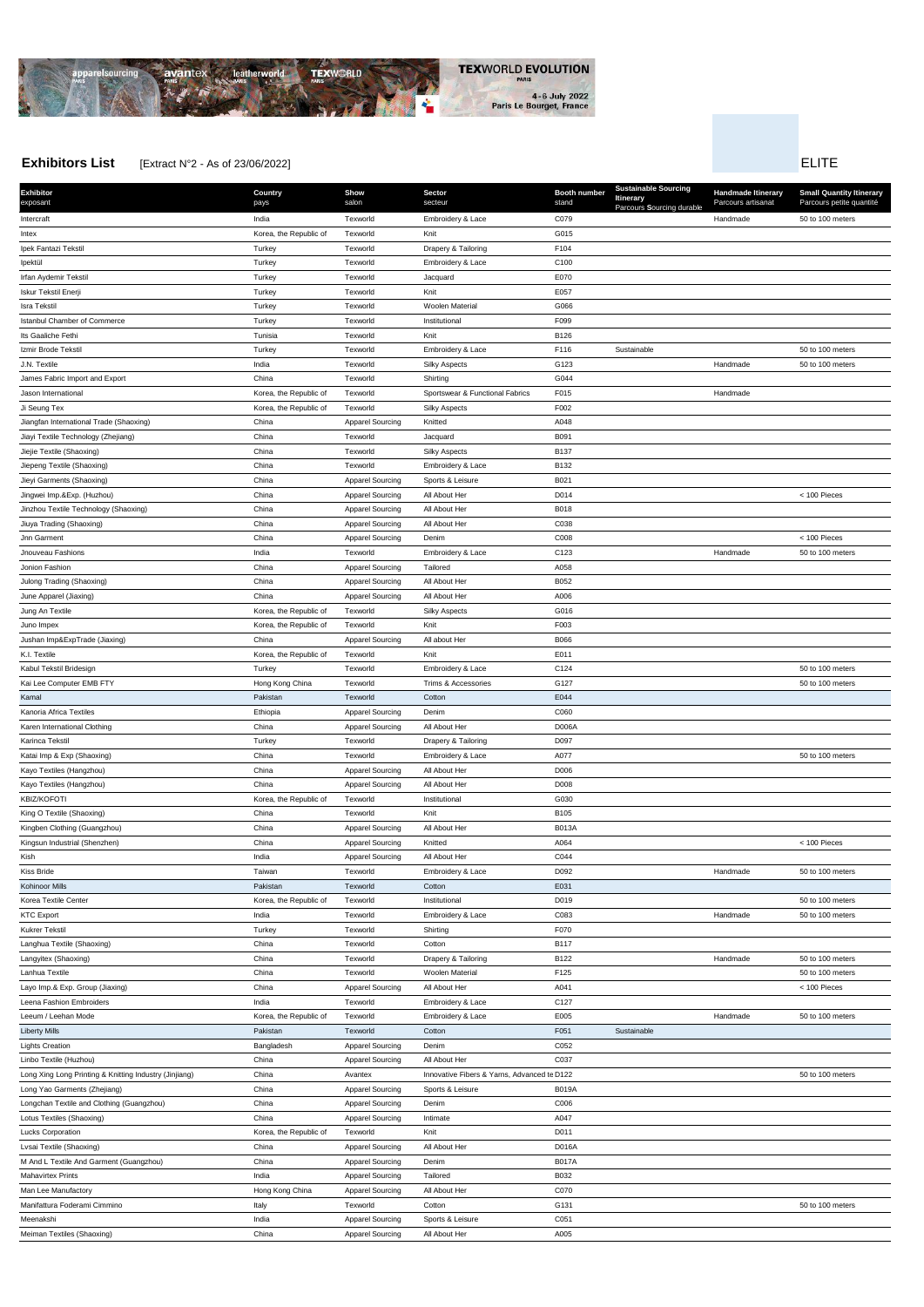

## **Exhibitors List** Extract N°2 - As of 23/06/2022] **ELITE**

**Exhibitor** exposant **Country** pays **Show** salon **Sector** secteur **Booth number** stand **Sustainab Itinerary** Parcours **Handmade Itinerary** Parcours artisanat **Small Quantity Itinerary** Parcours petite quantité Mekotex (Pvt) Ltd Pakistan Texworld Denim D123 Sustainable Melen Kumascilik Turkey Texworld Cotton E066 Menderes Tekstil - Menderes Fabrics **Turkey Turkey Texworld Prints** Prints Prints E100 Mengdi Group China Apparel Sourcing Sports & Leisure B060 < 100 Pieces Mer Fabric Turkey Texworld Prints G116 Mertül Tekstil **Mertül Tekstil Tekstil Türkey** Turkey Texworld Embroidery & Lace E065 Michuang Trading (Zhejiang) **China** China Apparel Sourcing All About Her B008 Migiboy Tekstil Turkey Texworld Knit F052 Minerva (JC Trading) **Minerva (JC Trading)** Corea, the Republic of Texworld Silky Aspects D005 Mingdi Trading (Guangzhou) and the China China Apparel Sourcing All About Her B011A Mingleurn Taiwan Texworld Embroidery & Lace 50 to 100 meters Mizuda Printing & Dyeing Group Huzhou Imp& Exp (Zhejiang) China Texworld Cotton C142 Modateks **Turkey Turkey Texworld Embroidery & Lace** G076 Momtex Expo Bangladesh Texworld Cotton B108 Monateks Turkey Texworld Jacquard G070 50 to 100 meters MSS Dokuma Turkey Texworld Silky Aspects E086 Munkh Munith Mongolia Apparel Sourcing All About Her D048 Muratoglu Tekstil Turkey Texworld Woolen Material F079 Mybao Textile&Apparel (Shaoxing) and China China Apparel Sourcing Sports & Leisure B025 Nabeeha Exports Shandmade South Shandmade South Offering India Texworld Embroidery & Lace F123 Handmade 50 to 100 meters Nasa Garment **Ethiopia Ethiopia** Apparel Sourcing Kids C058 Navpad Exports India Texworld Embroidery & Lace C080 50 to 100 meters Near Me Textile Korea Korea, the Republic of Texworld Sportswear & Functional Fabrics G009 Nelima Fashion Wear **Bangladesh** Bangladesh Apparel Sourcing Knitted C052 Nelko Textile Turkey Texworld Silky Aspects F072 New Fashion Trading (Jiaxing) China China Apparel Sourcing All About Her A061 Apparel Sourcing All About Her A061 < 100 Pieces New Heaven and the control of the Taiwan Taiwan Texworld Text and Knit China and D105 New Textiles Group (Tianjin) China Apparel Sourcing Knitted A001 New World Polo Tekstil **New Yorld Polo Tekstil COAT** Turkey **Apparel Sourcing Sports & Leisure COAT** COAT Newco Import and Export (Shaoxing) China China Apparel Sourcing All About Her B020 Newidea Garment Group (Zhejiang) China China Apparel Sourcing All About Her C024 Newleaf Garment Group (Shaoxing) China China Apparel Sourcing All About Her C032 C032 < 100 Pieces < 100 Pieces Newstep (Shaoxing) China Texworld Cotton B112 Nex Life Textile & Garment (Shaoxing) China China Apparel Sourcing Tailored Co34 Nice Denim Mills Bangladesh Texworld Cotton C091 Nishat Mills Pakistan Texworld Cotton F045 Sustainable NZ Denim and D111 Sustainable Sustainable Bangladesh Texworld Denim Denim D111 D111 Sustainable O.E. Exports Subsection States of the Control of the Texworld Embroidery & Lace No. 2008 D086 Handmade 50 to 100 meters O.N.K. Korea, the Republic of Texworld Knit C097 Only For U Designs Number 2000 Pieces Control of the Apparel Sourcing All About Her B041 B041 CONDING SOURCHER SOURCING ALL ADD Pieces Orbit Exports India Texworld Silky Aspects G132 50 to 100 meters Ordu Tekstil Turkey Texworld Knit D104 Sustainable Oriental Insight Textile Technology (Jiaxing) China China Apparel Sourcing All About Her C015 OSW Sorea, the Republic of Texworld Sportswear & Functional Fabrics G005 6005 50 to 100 meters 50 to 100 meters Oswal Denims India Texworld Denim E128 Özsar Tekstil Turkey Texworld Knit B086 Öztayteks Turkey Texworld Cotton E093 Özteks Fabrics Turkey Texworld Knit G105 Palma Garment (Shaoxing) **China** China Apparel Sourcing All About Her B014 Pasari Textiles **India State India Constant Texworld** Embroidery & Lace CO85 CO85 Handmade 50 to 100 meters People N' Nature Korea, the Republic of Texworld Knit G010 Pinghu Xinkailai Garment China Apparel Sourcing All About Her A067 Pink Mango Rwanda Apparel Sourcing All About Her B038

| Pioneer Denim Limited                 | Bangladesh             | Texworld                | Denim                  | E124             | Sustainable |          |                  |
|---------------------------------------|------------------------|-------------------------|------------------------|------------------|-------------|----------|------------------|
| Poly Beauty (Wujiang)                 | China                  | Texworld                | <b>Silky Aspects</b>   | G111             |             |          | 50 to 100 meters |
| Power Global                          | Korea, the Republic of | Texworld                | Knit                   | F122             |             |          |                  |
| Power International (Wenzhou)         | China                  | Leatherworld            | <b>Raw Materials</b>   | C116             |             |          |                  |
| Priti Wears                           | India                  | <b>Apparel Sourcing</b> | All About Her          | C042             |             |          |                  |
| Pt Gistex Indonesia                   | Indonesia              | Texworld                | <b>Silky Aspects</b>   | D <sub>132</sub> |             |          |                  |
| Pt Indo-Rama Synthetics Tbk           | Indonesia              | Texworld                | <b>Silky Aspects</b>   | C <sub>132</sub> | Sustainable |          |                  |
| Qijia Imp&Exp (Jiaxing)               | China                  | <b>Apparel Sourcing</b> | All About Her          | A016             |             |          |                  |
| Quadrant Apparel Group                | Ethiopia               | <b>Apparel Sourcing</b> | Knitted                | C058             |             |          |                  |
| R&D Textile                           | Korea, the Republic of | Texworld                | <b>Silky Aspects</b>   | E019             |             |          |                  |
| Rajkrupa Textiles                     | India                  | <b>Apparel Sourcing</b> | Kids                   | B026             |             |          |                  |
| <b>Ramnur Textile</b>                 | Turkey                 | Texworld                | Jacquard               | G058             |             |          | 50 to 100 meters |
| Rasel Orme Tekstil                    | Turkey                 | Texworld                | Knit                   | E089             |             | Handmade |                  |
| Rgc Impex                             | India                  | <b>Apparel Sourcing</b> | All About Her          | C043             |             |          |                  |
| Rico Textile & Garment                | China                  | Texworld                | <b>Woolen Material</b> | E115             |             |          |                  |
| Ridvan Ahmedin Tekstil                | Turkey                 | Texworld                | Shirting               | G057             |             |          |                  |
| Ruentex Industries Limited (Shanghai) | China                  | Texworld                | Cotton                 | G099             |             |          |                  |
| Ruigin Garments (Shaoxing City)       | China                  | <b>Apparel Sourcing</b> | All About Her          | <b>B037</b>      |             |          |                  |
|                                       |                        |                         |                        |                  |             |          |                  |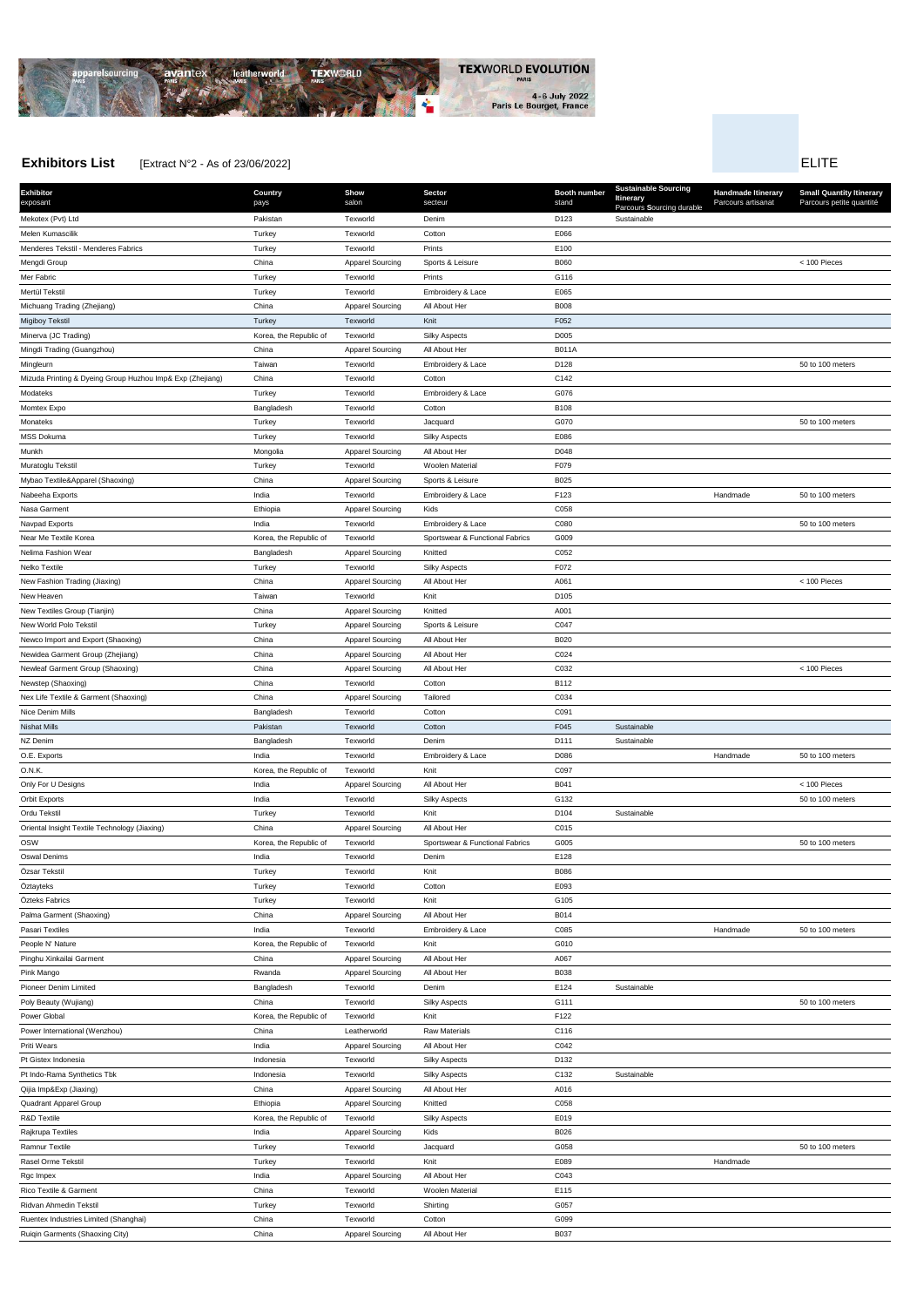

# **Exhibitors List** Extract N°2 - As of 23/06/2022] **ELITE**

**Exhibitor** exposant **Country** pays **Show** salon **Sector** secteur **Booth number** stand **Sustainab Itinerary** Parcours **S**ourcing durable **Handmade Itinerary** Parcours artisanat **Small Quantity Itinerary** Parcours petite quantité S.K Overseas India Apparel Sourcing Shawls & Scarves C021 < 100 Pieces Saga Textile (Shaoxing) **China** China Apparel Sourcing All About Her B033 Sahsa Tekstil Turkey Texworld Jacquard C086 50 to 100 meters Sake Import&Export (Shaoxing) and China China Apparel Sourcing All About Her A050 Samchang Textile **Korea, the Republic of Texworld** Sportswear & Functional Fabrics G026 Sangam (India) **India Networld Drapery & Tailoring G126** C126 Santana Tekstil Turkey Texworld Cotton D085 Sapphire Finishing Mills **Cotton For Containing Mills** Pakistan Texworld Cotton Cotton F023 Sarboy Tekstil Turkey Texworld Knit B098 Sarena Textile Industries **Sarena Textile Industries Cotton** D070 Sarteks Orme Kumas Tekstil **B083 Turkey** Turkey **Texworld Knit Knit B083 B083** Save Tekstil Turkey Texworld Knit D057 Seattle Industrial (Guangzhou) **China** China Apparel Sourcing All About Her B002 Sefa Dokumacilik New Seraya Turkey New Texworld Woolen Material E084 Handmade Handmade Handmade Handmade Handmade Segovin Tekstil Turkey Texworld Silky Aspects E051 Sustainable Selvedge Denim Vintage (Guangzhou) China China Apparel Sourcing Denim C010 Seong an (Startex) **Korea, the Republic of** Texworld Sportswear & Functional Fabrics E006 Sustainable Serand Mido Imp & Exp (Zhejiang) China China Apparel Sourcing Sports & Leisure A069 < 100 Pieces < 100 Pieces Sergiteks Tekstil Turkey Texworld Prints E075 Seth Industries - Signet Scarves **India India** Apparel Sourcing Shawls & Scarves C031 Sevimlisoy Tekstil **Shirting** Dore Contains the Contains Turkey Texture of Texworld Shirting Shirting Dore Dore SFC SHINHONG **Korea, the Republic of Texworld** Silky Aspects F005 Shafi Texcel Limited **Pakistan Pakistan Texworld Cotton Cotton Cotton F037** Shangde Garments (Quanzhou) **China** China Apparel Sourcing Sports & Leisure C066 Shaoxing Hengba Garment (WD Fashion) China China Apparel Sourcing Knitted B042 Shaoxing Mifeng Textile & Garment (Zhejiang) **China** China Apparel Sourcing All About Her B006 Sheke Garment (Shengzhou) China China Apparel Sourcing All About Her A052 < 100 Pieces < 100 Pieces Shi Shang Feng Company (Guangzhou) China China Apparel Sourcing Sports & Leisure B011 Shinil Tex **Shinil Tex** CO20 CO20 Corea, the Republic of Texworld Silky Aspects GO20 CO20 Shixian Apparel (Shaoxing City) **China** China Apparel Sourcing All About Her A013 Shiyifang Science & Technology (Zhejiang) **China** China Apparel Sourcing All About Her B010 Shragatex Luxury Denim **D131** United States Texworld Denim Denim D131 Shrijee Lifestyle India Texworld Prints D148 Shuiwusha Apparel (Guangzhou) and China China Apparel Sourcing Denim Denim B005 **Sign Fashions (Zhejiang)** China China Apparel Sourcing Knitted C013 Silk Appeal **India** India **Apparel Sourcing Shawls & Scarves** D032 Sustainable Sio Textile **Since 2008** Turkey Turkey Texworld Drapery & Tailoring Do65 SIP JDF International Trade China Texworld Sportswear & Functional Fabrics C148 Siyaram Silk Mills **India** India **Networld Drapery & Tailoring Community** Custainable SK Tex **Same Constructs Constructs Constructs** Korea, the Republic of Texworld Silky Aspects G011 G011 G011 Handmade Sketches Nakis Tekstil National Turkey Texworld Embroidery & Lace E080 E090 Handmade 50 to 100 meters Skyline Garment (Hangzhou) **China** China Apparel Sourcing All About Her B046 **Bourgest Apparel Sourcing** All About Her B046 < 100 Pieces SM Tex Shapes Are Republic of Texworld Knit (G037 G037 Shapes Are Shapes Solo 100 meters Solo 100 meters and the Republic of Texworld SMIT SMIT SALL SERVICES Apparel Sourcing Tailored COS2 D052 **Solidaridad Ethiopia Ethiopia Ethiopia Ethiopia** Apparel Sourcing Institutional C058 Soylu Knitted Fabric **Turkey Community Community Community** Turkey Text Texworld Knit Knit Knit E083 Soyong Trading (Shaoxing) **China** China Apparel Sourcing All About Her A011 Spectro Tekstil Turkey Texworld Knit F111 Stylem Takisada-Osaka Japan Japan Japan Texworld Cotton Cotton E024 E024 Sustainable Sudsons Woollens **India Apparel Sourcing Shawls & Scarves** C041 C041 Communications Monotens (100 Pieces Sumbiri Intimate Apparel **Apparel COSO** COSO COSO Ethiopia Apparel Sourcing Intimate Apparel Sourcing COSO Sunrise Export **COLL CONSISTENT CONSISTENT** Export CONSISTENT India Text Text Text Constant Embroidery & Lace G137 Superstar Textile (Shaoxing) China Texworld Woolen Material F124 Sustainable

| Tae Yung                                      | Korea, the Republic of | Texworld                | Knit                            | G025             |          |                  |
|-----------------------------------------------|------------------------|-------------------------|---------------------------------|------------------|----------|------------------|
| Texmill (Texroad®)                            | Korea, the Republic of | Texworld                | <b>Silky Aspects</b>            | E009             |          |                  |
| <b>Texpert International</b>                  | Korea, the Republic of | Texworld                | Embroidery & Lace               | F020             | Handmade | 50 to 100 meters |
| Texpertise Network By Messe Frankfurt Germany | Germany                | Texworld                | Institutional                   | F141             |          |                  |
| Textil Juan Moragas, S.A.U.                   | Spain                  | Texworld                | <b>Silky Aspects</b>            | G112             |          | 50 to 100 meters |
| Textile I/E Groupe Texland (Jiangsu)          | China                  | Texworld                | Cotton                          | F117             |          |                  |
| The Fifth Apparel (Guangzhou)                 | China                  | <b>Apparel Sourcing</b> | All About Her                   | <b>B009A</b>     |          |                  |
| The South India Garments                      | India                  | <b>Apparel Sourcing</b> | Sports & Leisure                | B043             |          |                  |
| Tianhao Garment Making (Shaoxing)             | China                  | <b>Apparel Sourcing</b> | Tailored                        | A015             |          |                  |
| Tianyun Industrial (Shaoxing)                 | China                  | <b>Apparel Sourcing</b> | Tailored                        | <b>B044</b>      |          |                  |
| <b>Tintin Textile</b>                         | China                  | Texworld                | Cotton                          | E125             |          |                  |
| Tis Group                                     | Spain                  | Texworld                | Knit                            | G091             | Handmade |                  |
| TL Corporation                                | Korea, the Republic of | Texworld                | <b>Silky Aspects</b>            | F006             |          |                  |
| To Be One (2B1)                               | Korea, the Republic of | Texworld                | Sportswear & Functional Fabrics | G029             | Handmade |                  |
| Top Trading (Jiaxing)                         | China                  | <b>Apparel Sourcing</b> | All About Her                   | C016             |          | < 100 Pieces     |
| <b>Tosa Creations</b>                         | Bangladesh             | <b>Apparel Sourcing</b> | All About Her                   | C052             |          |                  |
| Tulip Exim                                    | India                  | Texworld                | Embroidery & Lace               | D <sub>100</sub> |          | 50 to 100 meters |
| U.S.K Tekstil                                 | Turkey                 | Texworld                | Jacquard                        | F080             |          |                  |
|                                               |                        |                         |                                 |                  |          |                  |